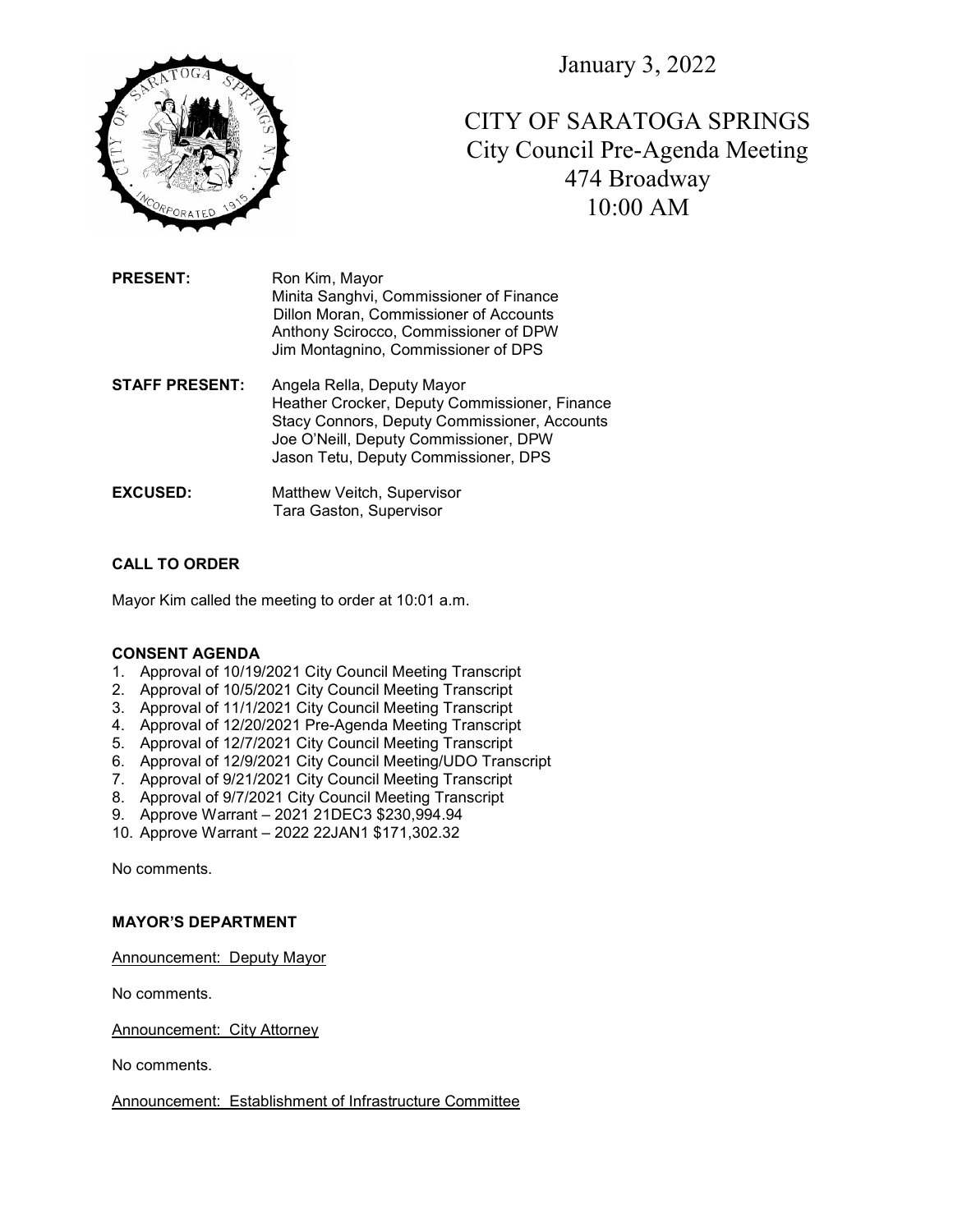Mayor Kim stated this committee will be chaired by former Mayor Joanne Yepsen.

## ACCOUNTS DEPARTMENT

Announcement: Deputy of Commissioner of Accounts

No comments.

Announcement: Establishment of Office Hours

No comments.

Award of Bid: Horticulture Supplies to Dehn's Flowers

No comment.

Commissioner Moran advised he is adding a few items to his agenda: Discussion and Vote: Authorization for Mayor to Sign Contract with ANP Transcription for Transcription Services; Authorizing Legislation for Senior Exemptions; and Insurance Resolutions will be added to the Consent Agenda.

### FINANCE DEPARTMENT

Announcement: Deputy Commissioner of Finance

No comments.

Remarks: Inauguration Comments

No comments.

### PUBLIC WORKS DEPARTMENT

Announcement: Deputy Commissioner of Public Works

No comments.

Announcement: Commemorating the Work of Thomas McTygue on the Carousel in Congress Park

No comments.

## PUBLIC SAFETY DEPARTMENT

Announcement: Deputy Commissioner of Public Safety

No comments.

Remarks: Inauguration Comments

No comments.